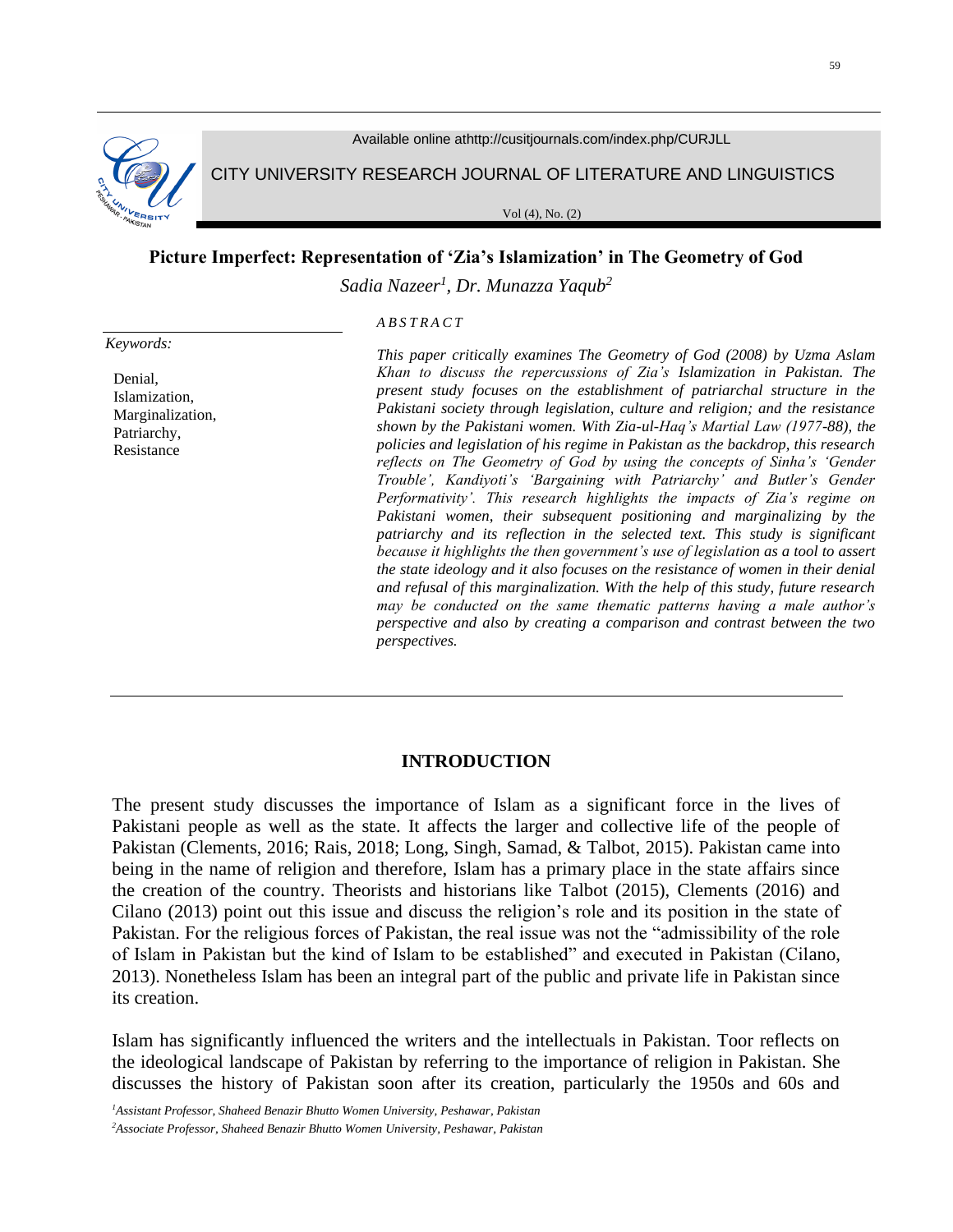compares the progressive and conservative governments (Toor, 2011). General Zia-ul-Haq's Martial Law is known as the conservative rule in Pakistan.

General Zia-ul-Haq came to power in 1977 after a military coup against the elected government of Zulfikhar Ali Bhutto. Though the Pakistani nation was already familiar with the military coup, this time the unfamiliarity was in the social and cultural change that it brought along (Toor, 2011). Zia's government had a plan to reform the country's national identity. For Zia, Islamic ideology was of the utmost importance as it had been severely neglected by the previous governments (Jalal, 2014). So, he took this reformation as his responsibility and considered himself the true reformer to bring about this ideological change through the help of military power (Jalal, 2014). General K. M. Arif (1995) in his autobiography Working with Zia states that "religion was central to General Zia's philosophy and much was done and undone in its name" (p. 250). Zia's Islamization is evidently shown in four areas; Judiciary, Legislation, Education and Economics. The legislative institutes composed laws such as Hudood Ordinances, Law of Evidence, and Chaadar and Chaardivari etc. Zia introduced broad range of punishments according to Shariah; flogging over several crimes, like rape, adultery, prostitution, theft, murder etc. These punishments were meant to discourage the unlawful elements from the masses and also to threaten Zia's opponents (Saha & Carr, 2001).

With this shift towards Islam, women and their treatment was another aspect of Zia's reformation plan. The position of women in the Pakistani society was to be changed along with the ideology of the state. As a result, the military dictatorship of Zia made women direct targets of a misogynist state under the purported project of Islamization (Mumtaz and Shaheed, 1987; Jalal, 2014; Bhasin, Menon, & Khan, 1996). According to Toor (2007), although, the word Pakistan literally means the land of the 'clean'; therefore, the women of Pakistan ought to be the 'Mothers of the Nation' (38). However, "Zia attempted to secure his power through the propagation of an explicitly misogynist ideology and by proclaiming a mission to revitalize society by correcting the immorality of women" (Toor, 2007, p.40). Hence, this study focuses on the role of Zia's Islamization in the positioning of Pakistani women and the role of women in refuting this position in the selected novel The Geometry of God by Uzma Aslam Khan.

# **Aims and Objectives**

This study tries to find out:

- The positioning or mapping of women bodies in Pakistani society and its correlation to the nation-state ideology
- The process of Islamization in Pakistan and to assess its influence and effects on the masses including women.
- The reflection of these behavioral patterns in The Geometry of God by Uzma Aslam Khan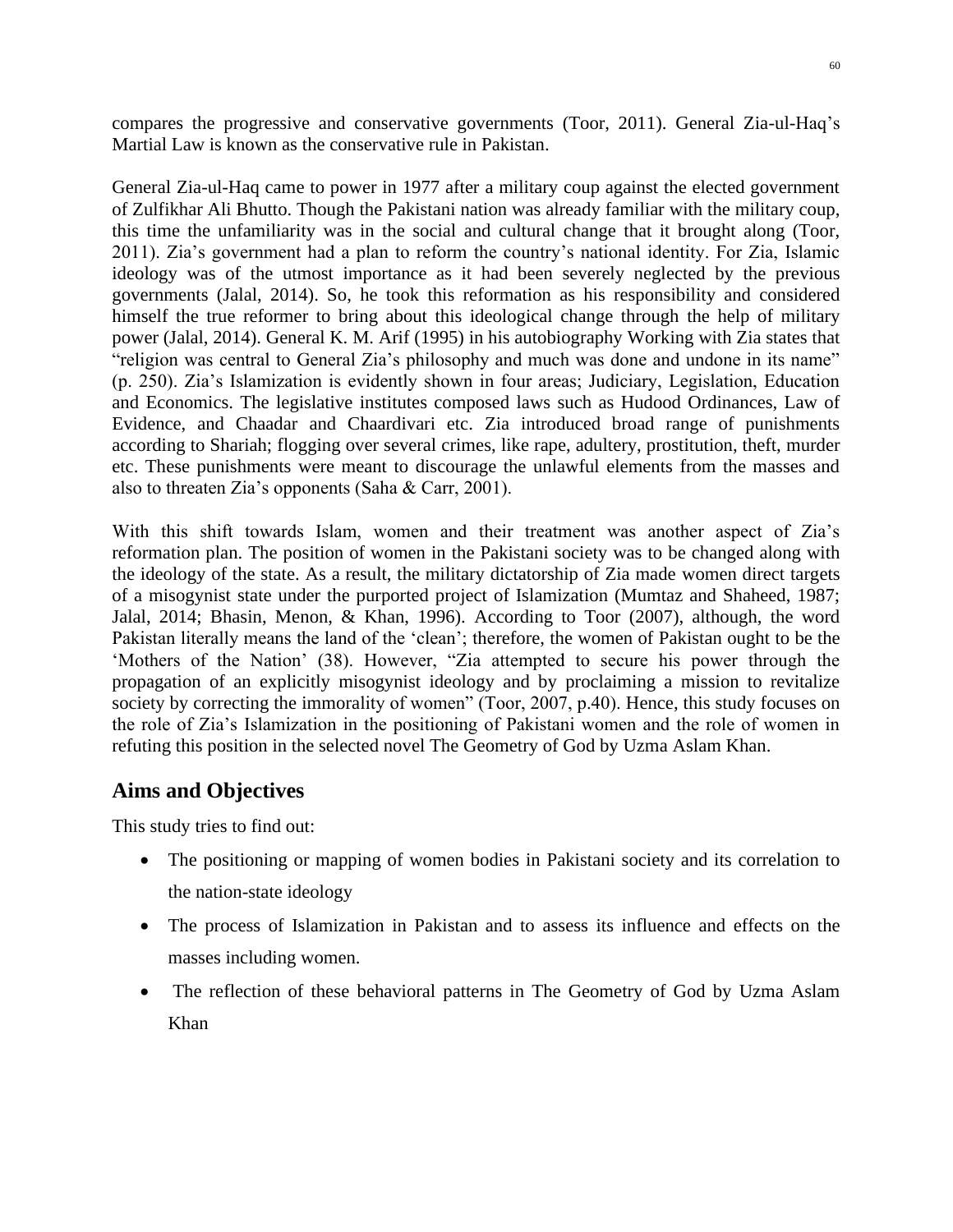### **LITERATURE REVIEW**

The process of Islamization or Islamification refers to the society's transformation into an Islamic society (Kennedy, 1996). Islamization for the Ulema or Islamic parties simply means going back to the past practices and institutions with no substantial change (Munir, 1957); therefore, Islam has been detained to the execution of the Shariah laws in their original structure (Chawla, 2015). When Zia came into power, he announced that his government will follow the Nizam-e-Mustafa movement and will create a system based on Islamic Principles (Hyman, Ghayur & Kaushik, 1989). Zia entailed an agenda through which his discourse could be essentialized without any question and there "was none better than the raison d'être of Pakistan itself" (Weiss, 2020, p. 90). Therefore, it is argued that Zia considered Islam to be the key to dominate and prevail of over the already accepted and established constitution and laws of Pakistan. In the similar line of argument, it is further argued that although Zia was a staunch believer of Islam; however, he used the same as a medium and tool for his own power and political gains.

It is a common understanding that Zia strongly believed that Pakistan came into being in the name of Islam and; therefore, no matter what, Islam must prevail and must be practiced in all walks of life and everywhere respectively in the country. In addition, he declared that political, legal and economic reforms must be implemented according to the values of Quran and Sunnah (John, 2008). Zia wanted to cleanse the country, and for him, the cleansing process had to begin from what Bhutto intentionally overlooked. The binaries for the establishment of this ideology altered ingeniously. National identity was intervened not against the "morally bankrupt" (30) west, but against women of Pakistani (Lindholt & Muller, 2003). Hence a number of Islamic laws were introduced. However, what is important here is to discuss one of many, the law for the protection of women that was introduced and was named to save the sanctity of 'Chadar and Char Devari'. In addition, the women testimony was considered as half as compared to man and the number of witnesses was increased to four to prove a rape (Jaffrelot, 2015).

The motif for Zia's gender refining resonates pretentiously amongst Pakistani women. The literal meaning or translation of Chaadar aur Char Diwari is 'the veil and the four walls' and it was repeated to the point of redundancy to the Pakistani nationals; both men and women across all the institutional mechanisms the military regime had seized control of. It effectively explains the way the reformed Pakistani national identity was to make it visible- with the woman as absent presence. There is an importance of deletion and enclosure. Drawn from an Islamic rule as a head covering, obligatory type of dress for all women, the introduction of the first part of the slogan "Chaadar" demonstrates that the female body was the first and foremost, is to be regulated. Thus, I argue that the women body was used as an object that requires covering for its survival. If the object (female body) is covered it may survive or else face the consequences, the consequences that are abundantly presented and highlighted in the above-mentioned fiction.

### **METHODOLOGY**

The present study is qualitative in nature in which the method of close textual analysis of the selected text of The Geometry of God (2008) through the concepts of Sinha's 'Gender and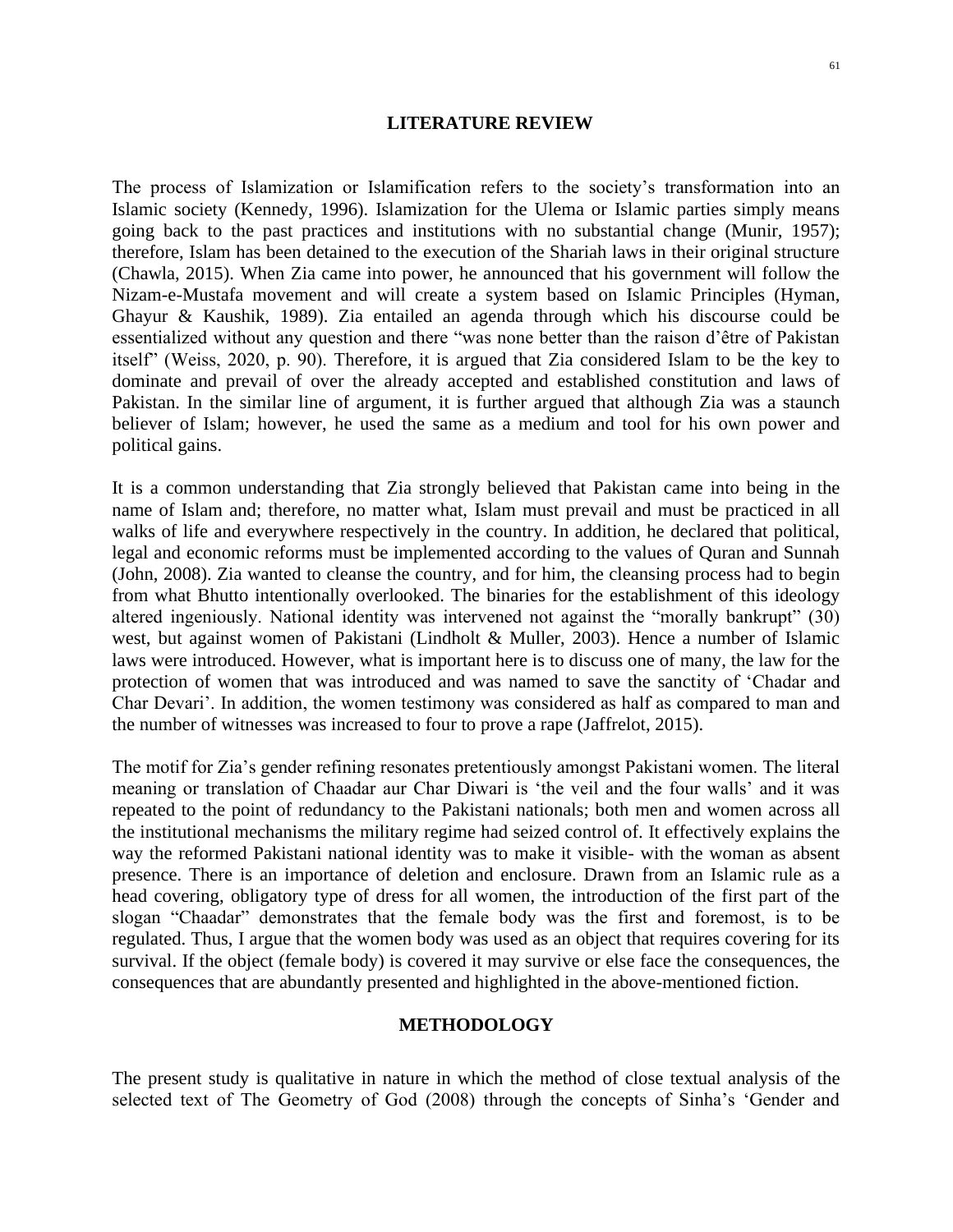Nation' (2000), Kandiyoti's 'Bargaining with Patriarchy' (1987) and Butler's Gender Performativity' (1990). The major characters of Zahoor, Amal and Mehwish are selected to explore their lives under Zia's rule, and to assess their decisions to live their life. With the help of the selected theoretical framework, the present analysis focuses on the subordination of women in the patriarchal culture, gender repression against women, their codification, and women's resistance to it.

## **ANALYSIS AND DISCUSSION**

The legislation done with regards to Pakistani women presented the idea of women subjugation in the society of Pakistan. Zia writes in Faith and Feminism in Pakistan that the increasing Islamization of the Pakistani state and society has "challenged practically all basic liberties, freedoms and security for women" (2017, p.125). Most of the steps taken for Zia's Islamization targeted women in regulating their mobility (Toor, 2011, p. 106). The policy of women's dress and their deportment and their appearance in public sphere was further aided by the government's anti-obscenity campaign, which essentially equated women in public sphere with obscenity (Khan, 2008; Saigol, 2010). Body shaming and politics regarding women's body during Zia regime was a hot debate as well as a nuisance. Much has been written about it then and over the period. Uzma Aslam Khan's The Geometry of God (2008) is one such example for analysis.

Uzma Aslam Khan's third novel The Geometry of God (2008) is set in the Pakistan of 1980s and 1990s. Khan revisits the times of Zia's Islamization and re-examines the turbulent history of Pakistan through the analysis of the importance of Islam in the country. Her narrative world portrays Islam simultaneously at the level of state and what Gilmartin (2010) has called the everyday life in Pakistan. The story of the novel revolves around Zahoor ud Din, a palaeontologist professor, who teaches evolution at the university, and hence brings his beliefs into direct rivalry with that of Zia's and his allies. He becomes a "dangerous man" for the government as he threatens the state's ideology (Khan, 2008). Amal and Mehwish are the grand daughters of Zahoor.

As the twenty-first century is approached by the nation, Amal follows the love of her grandfather for science and being a woman becomes the ground breaker in the academic world of an Islamic state. The day when the young Amal, only eight years old, discovers a significant fossil on a dig with her grandfather Zahoor, her younger sister Mehwish turns blind, apparently from looking so long towards the sun. Zahoor, who is attacked severely by Islamic fundamentalists, heartens Amal's inquisitiveness, and she takes science as her future field and becomes a scientist, also takes the responsibility of being the guardian of Mehwish. Their grandfather always gives confidence to Mehwish, to become the poet she wants to. She narrates her portions of the story in a light-hearted made-up language merging English and Urdu.

Amal's character becomes important once her grandfather, Zahoor ud Din is rejected and banned by Zia's government for his scientific teachings. Zahoor puts all his trust in Amal. Unlike the typical Asian patriarchs, who would expect their sons or grandsons to help and succeed their fathers in the earnings and the protection of the family and transmit generations of a family,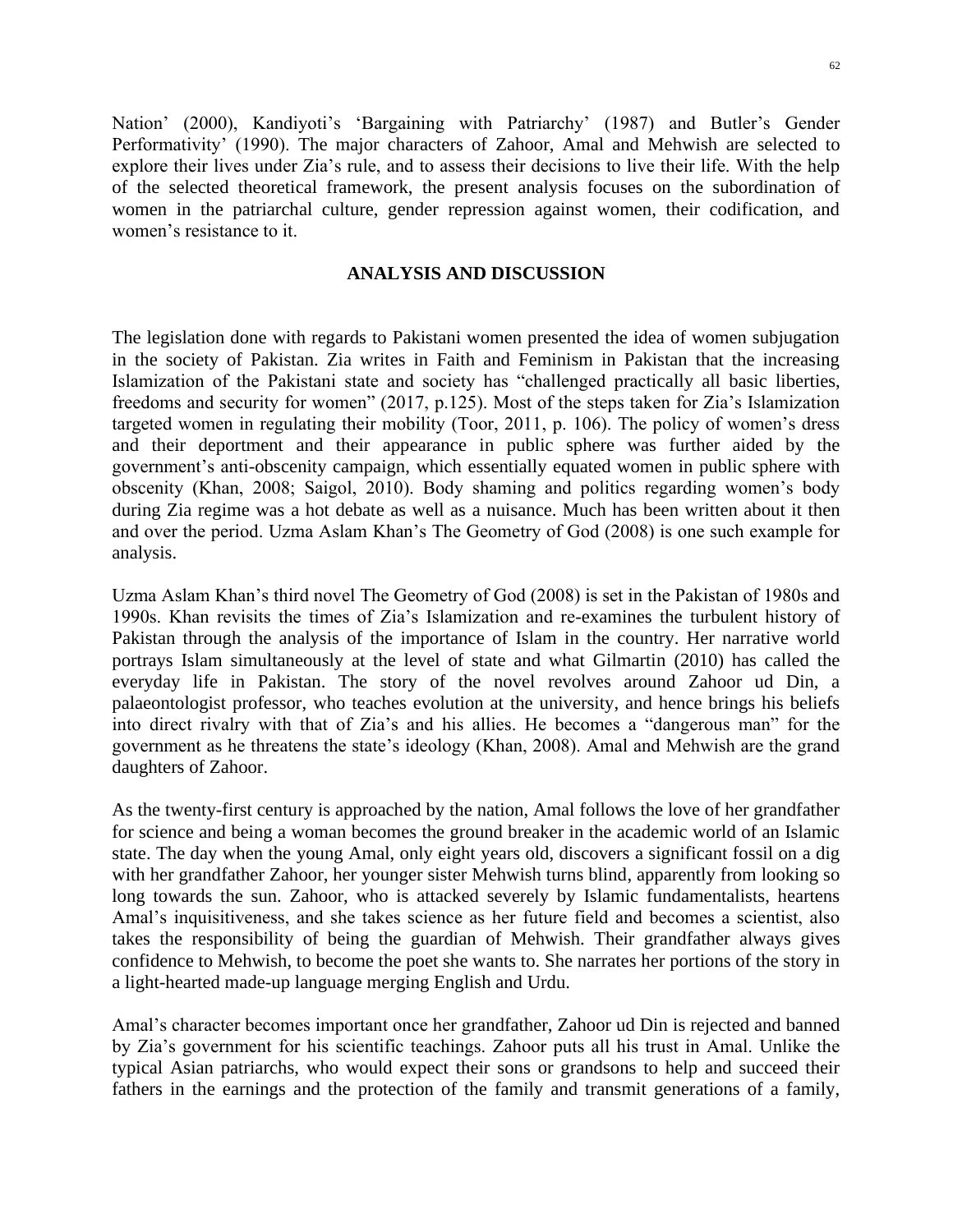Zahoor ul Din believes Amal, his granddaughter, to be his successor in science, and to take ahead his legacy. At the same time, he does not have the fundamentalists' approach that the "power in the…gender order is the overall subordination of women and dominance of men (Connell, 2005, p. 234)." However, Zahoor has never practiced women subjugation. He rather sees Amal as an intelligent girl who is gifted with enlightenment. He wants her to grow into an independent and strong woman who may carry his mission forward and may fulfil his dreams. Therefore, he gifts his old microscope to her, which is a symbol of transferring passing his talents to her. After he leaves, Amal is left alone to find the key to complete the "tree of life" (Khan, 2008, p.132).

In contrast to Zahoor, Mirza Inayat Anwar, the Vice President of Jamiaat-e-Pedaish (JeP), "The Party of Creation", represents the novel's other extreme. Anwar thinks that women need to be barred from the actual fieldwork. His mentality is the "configuration of gender practice which embodies the currently accepted answer to the problem of the legitimacy of patriarchy, which guarantees (or is taken to guarantee) the dominant position of men and the subordinate position of women" (Connell, 2005, p. 237). He is the portrayal of Zia's agenda in letter and spirit. He, like his president, believes in the importance positioned by Islam on reticence, piousness and chastity, predominantly for women, be it concerning something as regular as the dress code, social behavior, etc, (Thanwi, 2008). Hence it is no surprise then that in Zia's Pakistan, the national/ Islamic dress became important and thus given an official status/ uniform as in "full sleeves shalwar kameez with a chadar" (Toor, 2011, p.132). Women were banned on TV for the advertisements. "Modest dressing" or "national dress" was the only condition for the women to appear on the national TV (Mumtaz and Shaheed 82).

Women in Zia's Pakistan were the most marginalized section of the society (Imran, 2005). The Islamization process reinforced patriarchal way of life in Pakistan by its intense fundamentalist approach to religion (Imran, 2005). The Zina Hudood Ordinance and the Law of Evidence made women inferior to men, and made men legally powerful as compared to women, and the interpretation of these laws according to religion restrained and weakened women's roles and undermined their rights despite their societal, financial and age characteristics. Hence the women were left at the clemency and control of laws intended to categorize them rather than to guarantee justice (Khan, 2008).

Zia's Islamization had not only subdued women through legislation, but also through the denial of practical or creative education. Apa Farzana is one such character in the novel that represents Zia's Islam in person and helps many women find forgiveness through Quran and Sunnah (Khan, 2008). She does not have any in-depth knowledge of the Quran but only represents the literal and traditional view of Islam. Amal's mother is also one of the devotees of Farzana Apa. Her job is to sensitize women about their sins and make them repent. She wants to bring women, especially the young women to the "right path" (Khan, 2008, p.189). She labels Amal and her friend as "the slaves of their senses" (Khan, 2008, p.190) and warns Amal's mother to be careful for her younger daughter Mehwish who could still be saved from the "evil path" (Khan, 2008, p.191). Apa terms Mehwish's talent of writing poetry as evil path because Mehwish has the potential to right freely through poetry and because she creative/educated. Such women are exactly what Zia regime didn't want and this is exactly why Zia imposed the legislation on women, so that the freedom of expression may not thrive in the country. Thus, Apa represents Zia's Islamization at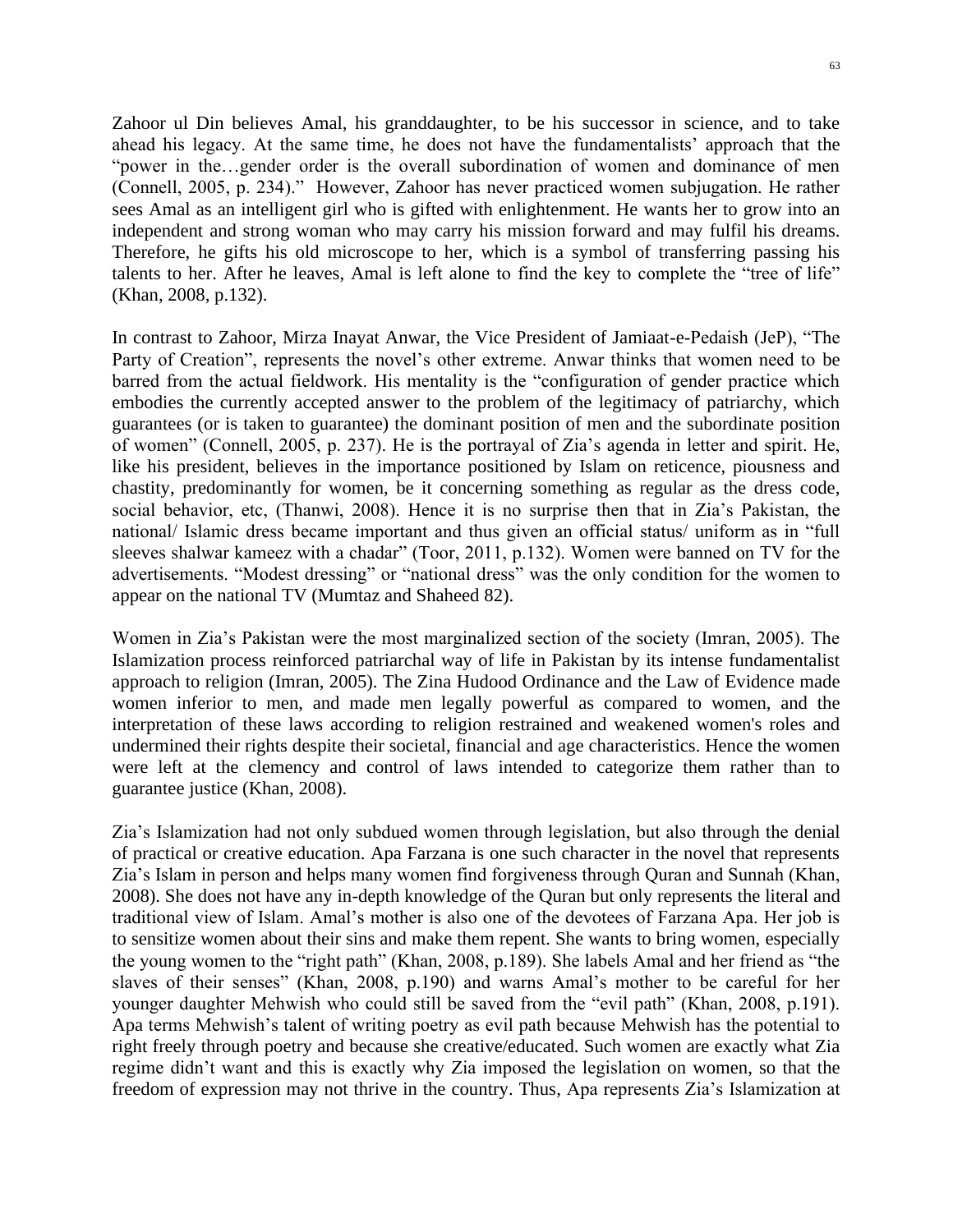the domestic level, just like Miss Fauzia who does the same at institutional level, and Mirza Anwar at the public level. It shows that a society like Pakistan where males are dominant, women hardly ever are in command of their lives.

As Anwar is an embodiment of Zia's Islamization in the novel, he considers his party to be a hybrid form of parties like Jamiat-e-Islami and Jaish-e-Muhammad. Such parties pursue a radical religious agenda based on strict observance of Shariah, the Islamic Laws (Khan, 2008, p.31). They think that the youth is deviant by obsession with sexuality and by mistrust in culture and religion. Their movement's slogan is "Sirat al Mustaqeem", "The Straight/ True Path" and they are against "Maghrib za'adgi", meaning westernization. They desire to clean the "kaffir" ideas and values from their youth which culminate them (Khan, 2008, pp. 80, 83). As a result, Jamiate-Pedaish exploits/ manipulates and promotes radical Islamic doctrine and while doing so, it actually works against the basic Islamic principles (individual's right to life, right to freedom and freedom of expression equally for male and female). They are promoting the slogans and mission of the ruling Zia's government. The government was also working exclusively for promoting the "Seedhi Raah" for the youth of the country who according to them, had lost it, and filled their life with "Kaafir" thoughts (Khan, pp. 80, 83).

Zia's Islamization not only targeted Pakistani women, but was also in direct contrast to the modern technological education. In this regard, Jalal (2014), in The Struggle for Pakistan, a Muslim Homeland and Global Politics, writes that Pakistan's turbulent history shows a frightening blend of opposing factors that must influence any decision made about its future. More than six and a half decades after its creation, Pakistan has yet to determine its selfproclaimed Islamic identity with respect to the essence of a modern nation state. During his regime, General Zia had instituted three extensive types of Islamic measures; which include the legal reforms (Hudood), economic regulations (zakat, usher, diyat), and, establishment of Islamic boards (Shariah courts, the Council of Islamic ideology etc). The later was to introduce basic Islamic and Quranic teachings in the educational curricula (Qadir, 2006). Qadir further writes in his book Pakistan: Social and Cultural Transformations in a Muslim Nation:

Gen Zia ul Haq was a conservative Muslim who shrewdly used Islam to legitimize his military rule. … He co-opted the PNA (Pakistan National Alliance), particularly the Jamiat-e-Islami in his regime. It was a happy turn of the events for the Islamists. They had the opportunity to utilize the state's authority to push their social and cultural agenda (2006, pp. 166-67).

One aspect of such cultural agenda was to Islamize the education field as well. The Zia regime imposed blanket requirements for the students as well as the job seekers. For instance, to get a university job as a lecturer in the 1980s, you had to name all the wives of the Holy Prophet (PBUH) and recite some religious verses such as Dua-i-Qunoot. The students also had to fulfil similar requirements to get their degrees. That option is now closed. All these rules and their implementation affected the citizens of Pakistan psychologically.

Zia's focus was less on the education of science and technology, and more on the inclusion of religious teachings in the education system of Pakistan. Both were of equal importance but he neglected the former and implemented reforms for the latter. Taking cue from such reforms,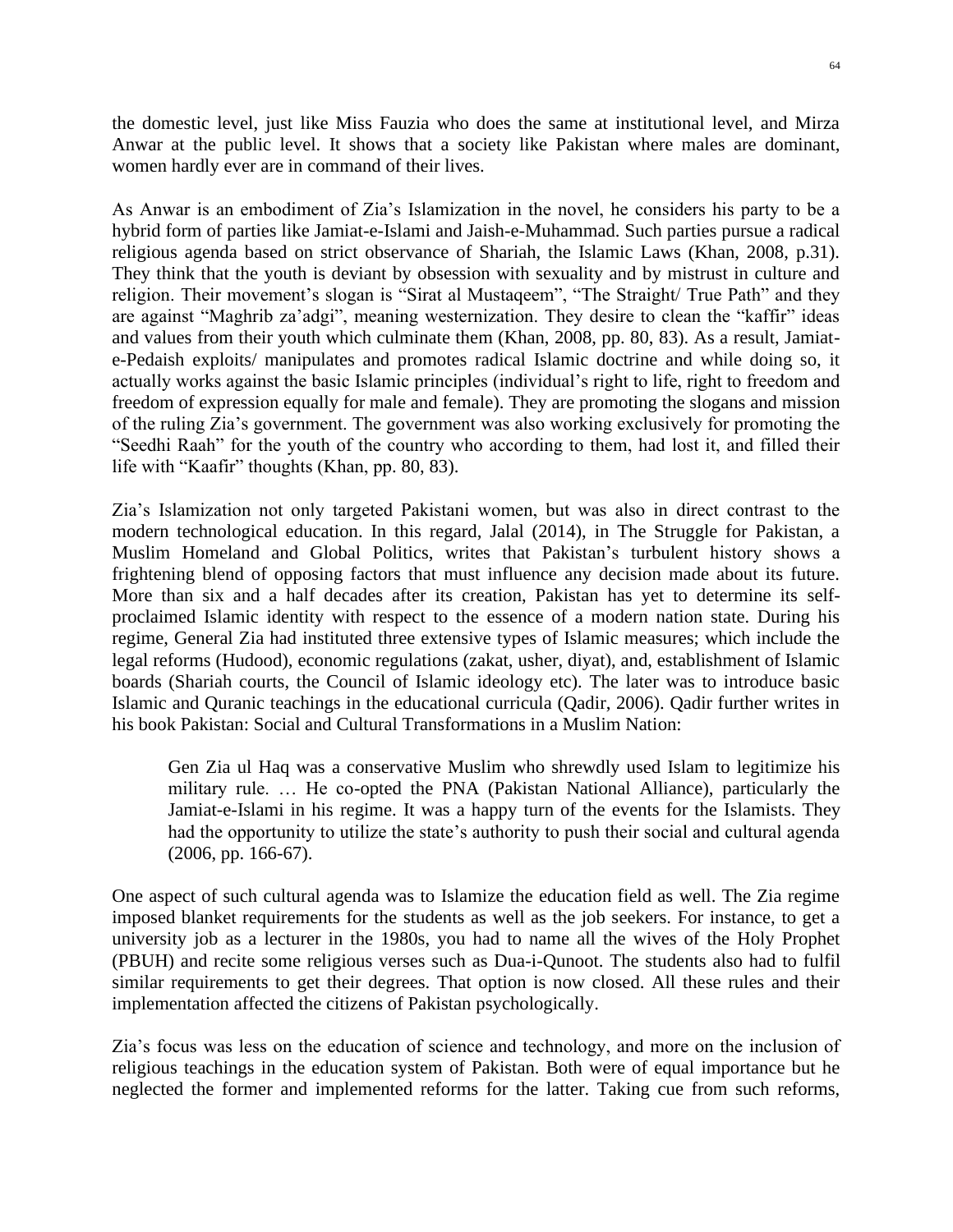Geometry of God highlights the same at length. For instance, the government claimed that Islamic education will "save [the youth] from foreign influences, like science! Like films!" (Khan, 2008, p. 23) The most important aspect of Islamic education by Zia's government was rewriting of the text books of sciences and to remove any topic if they think it is contradictory to Islam. The argument of the present study here is that the topics in science books were actually not against the spirit of Islam, rather about the achievements of the Muslims in their respective fields. These topics inculcated in the students, the desire to learn more about scientific discoveries made by the Muslim scientists and scholars like Jabbir Bin Hayyan, Bu Ali Sena, Ibn Rushd and Omar Khayyam etc. It filled them with pride that Muslims were the precursors of many scientific discoveries in the world (Khan, 2008, p. 23). But this is the exact problem that Zia's regime wanted blind followers, not the enlightened people who could question their actions and/ or who demanded answers. The same is represented in Geometry of God, where Noman Anwar, portrays the character of a blind follower of his father's party whereas Zahoor and Amal are the progressive people who work for the new discoveries, and Mehwish is the one who questions. In the novel, Noman's father Mirza Inayat Anwar is the member and Vice President of the 'Party of Creation' which is "bent upon depriving Pakistan from Western sciences" (Khan, 2008, p. 114). Noman Anwar is assigned the task of changing the text books by the president of his party. He reflects on his task thus;

Eliminate scientists from science books. Use verses from the Quran to prove their laws false. There have never been, and can never be, any discoveries, because everything is already known (Khan, 2008, p. 110).

Amal also narrates that it was a time when the weather forecasts were banned on the state television (PTV); science and history books were being rewritten, and the teaching of evolution was banned (Khan, 2008, p.38).

Hence the novel shows the process of Islamization of the pure sciences, deleting references to scientific theories and discoveries after quoting relevant verses from Quran. In one such instance, Noman uses Quranic verse to interpret the natural phenomenon; "art thou not aware that it is God who has made subservient to you, all that is on earth, and the ships that sail in the sea at His behest (22:65)" (Khan, 2008, p.111). Noman interprets it by saying that His laws make ships float or sink and we should delete all the laws by Archimedes. Moreover, it's not only the text books but also a few teachers who have taken the task of Islamization personally, like Miss Fauzia who teaches Mehwish at school. She is not at all encouraging to Mehwish for her interest in poetry. She is very conservative and opposes anything creative in Mehwish. She is obsessed with her moral policing and believes that "a teacher does not exist, but to correct" (Khan, 2008, p. 151). Miss Fauzia serves as an example of the way teachers of the state were turned into the ideological apparatus during Zia's regime. Thus, the novel demonstrates what happened in real life during Zia's regime. The use of education to mould the young minds was a tool that Zia used and manipulated for his motifs. The radicalized education deeply influenced the young minds of the state and turned them into radicalized minds during and even after Zia's regime. "The Islamists' bias in textbooks ensured that Zia ul Haq's ideological influence on the hearts and minds of Pakistanis lasted well beyond his period in power" (Haqqani, 2010, p.169).

General Zia's efforts to Islamize Pakistan strengthened the Islamic fundamentalist forces and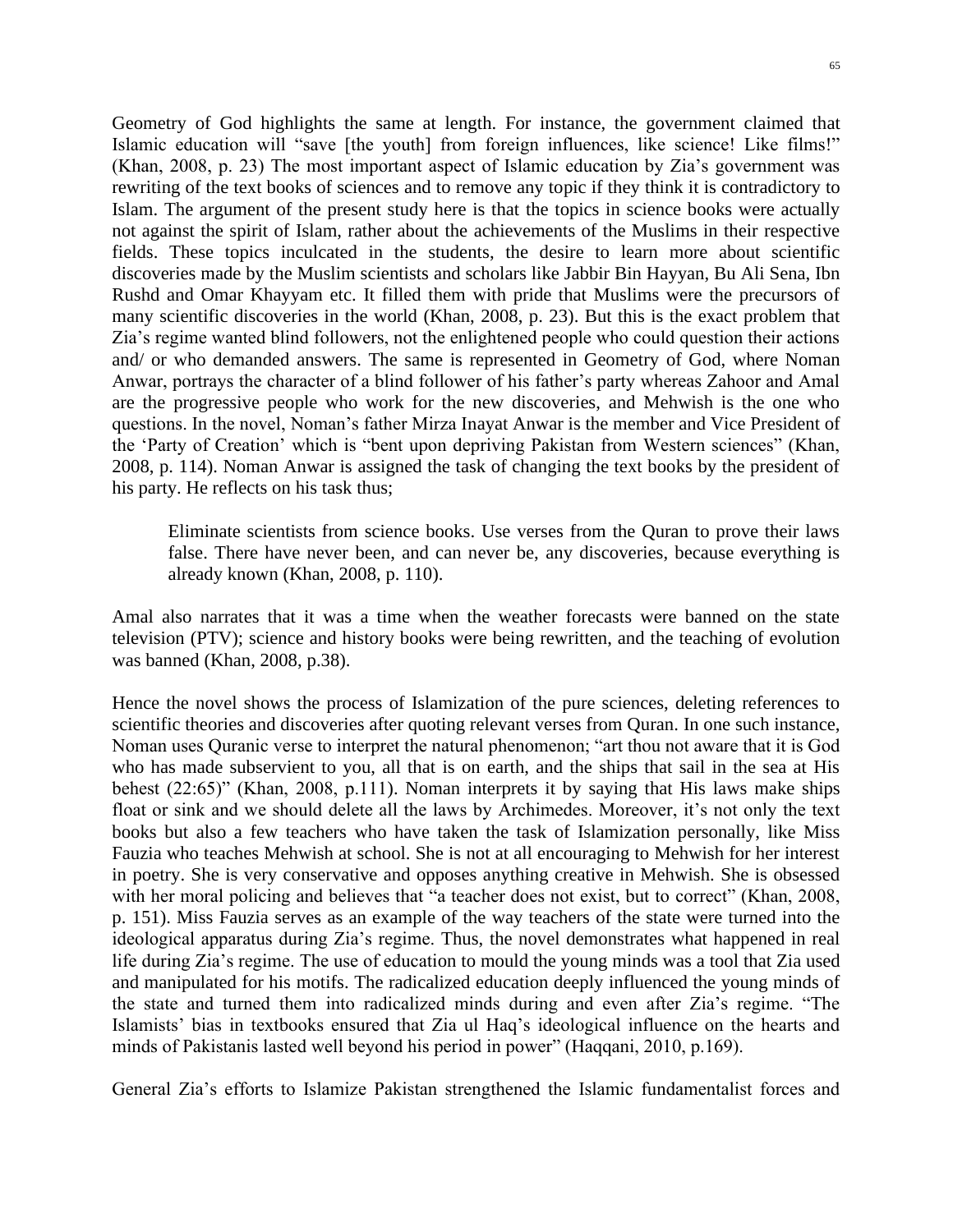patriarchy in the state. Geometry of God also states these facts, for instance, Zahoor stands for Darwinian patriarchy in the story who knows that women have a place in the biological and natural construction and evolution of the human society (Connell, 1998). His entire energy is mobilized to solve the puzzle of creation, epitomizing man's untiring quest for knowledge. Just like Darwin, his methodology succeeds, as it incorporates randomness, trial and error, what he calls "accidental stages" of life (Khan, 2008, p. 111). Zahoor expresses his skepticism about the plausibility of a religious worldview to meet the modern challenges and in so doing, seems not to acknowledge the crucial significance of religious imperative in the collective imagery of Pakistan (Khan, 2008, p.157). He thinks that the country ought to have a more scientific or rational outlook about human evolution (Khan, 2008, p. 125). Hence Zahoor provides ample evidences to the international research and survey teams to come to Pakistan and conduct their research regarding Tethys and Himalayas (Khan, 2008, p. 130).

Their visit to Pakistan and publication of a report on evolution is what attracts the attention of the fundamentalists. Their findings are published in an article titled as "The Blueprint of Life" which talks about the incompatibility of science and religion (Brague 100-130, 273-275). Zahoor is of the opinion that "to learn is to search for what is not written or re-written" (Khan, 2008, p. 380). He and his team have often arranged seminars on evolution for which he received warnings and threats from the Party of Creation, one of which says;

### "Dear Sir,

Godlessness is a cancer whose favourite organ is pen. It must be treated by every means available or it will spread. You are being watched. You are warned" (Khan, 2008, p.109).

When Zahoor refuses to agree to the state-ideology, a fatwa is passed for Zahoor that declares him as an anti-Muslim fellow and plans are made to force him leave his duties as a scientist as well as a teacher. He is banned from teaching due to his ideas and actions; and then sacked from the university. Later he is arrested and trialled against under Section 295 B of the 'Blasphemy Law' (wilfully defiling the copy of the Holy Quran) and Section 295 C (wilful Use of derogatory remarks, etc., in respect of the Holy Prophet) of the Pakistan Constitution, 1973 (Khan, 2008, p. 175). However, neither has he disrespected the Quran, nor defiled the name or respect of the Holy Prophet. He is only against the fundamentalists. I argue here that Zahoor and Amal's characters are the portrayal of real-life people who have an inclusive Islamic ideology. They believe in the different face of Islam that does not stop an individual from learning the fields as diverse as mathematics, poetry, anatomy and calligraphy etc. This is also Islam. The rising wave of Fundamentalism, however, revealed only one facet of Islam which was not inclusive at all. That is why such people were torn between their inclusive way of life and the fundamentalist government. Hence Zahoor says, "the world is my Ka'ba, whereas the fundamentalists believed in only one "Ka'ba, the house of Allah in Mecca, around which everything gravitates" (Khan, 2008, p. 7).

Hence, Zia's Islamization impacted the Pakistani women. The Islamization laws were rigid for women and reduced their participation in the public sphere. Muhammad Qadir (2006) writes that some of the ways and means, through which Zia's regime created this impact, are the "religious observances and pieties which have been embedded into everyday life. Sharia laws which are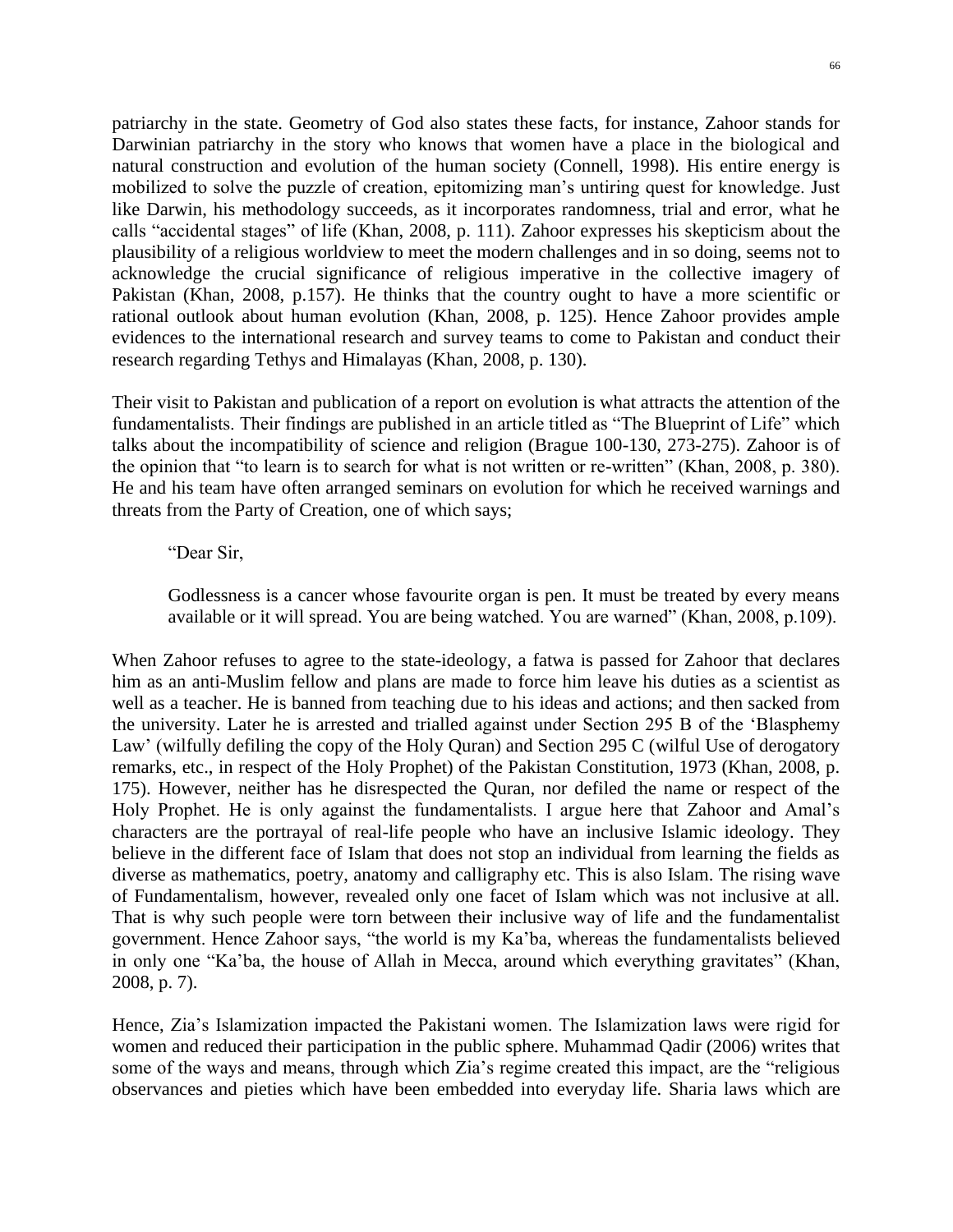grafted onto the legal system of the country, Mullahs who claim authority as the guardians of Islam, and the rights of women and minorities which have been whittled down" (p.173). This social impact made many Pakistani women, especially the educated ones, reactionary to Zia's Islamization. These women believed that the fundamentalists have created misconceptions regarding the role of women in Islam and have intentionally portrayed it as inferior. Anita M. Weiss also refers to the same misconceptions by writing that Islam has been misunderstood as far as women is concerned. It is usually thought that women are considered inferior in Islam as they are bound to their homes. But this is actually contrary to the fact. Many practices are established in the name of Islam, which are in-fact the cultural norms only (2008, pp.2-5).

The suffocating environment in Zia's Pakistan eroded women's rights on one hand, while on the other, it saw the appearance of equally powerful confrontation, predominantly by women. These women, for the first time in Pakistani history, united, collected and assembled a planned activist women's movement in order to resist Zia's repressive laws for women (Imran, 2005; Munir, 1957). This advancement made an organized women's opposition movement possible, that has developed in power through a variety of channels, integrating a policy that includes sociopolitical demands for women's rights and dealing with them as equivalent citizens to men (Zia  $\&$ Bari, 1999, pp. 81-82). It is, therefore, pertinent to write here that the commencement of the confrontation group by Pakistani women is deep-rooted in its resistance to Zia's implementation of the gender-discriminatory Zina Hudood Ordinance (Mumtaz and Shaheed, 1987, p.123). Organizations like Women Action Forum (WAF), Aurat (women) Foundation and Shirkat Gah (Participation Place) etc were formed and endorsed by the women in Pakistan. These urban women's movements, most of the time pulled from the middle and upper classes, initiated an organized countrywide resistance against the Zina Hudood Ordinance through support programs, research, writing, protests, street aggression, and press campaigns (Mumtaz and Shaheed, 1987, pp. 71-75). In the real history of Pakistan, the Hudood Ordinance remains as one of the high water marks of Pakistan's English-language press's participation in the public sphere, mainly by its female journalists. The creation of Women's Action Forum was a direct consequence motivated by the English-language press's reporting with educated professional women in Pakistan, particularly lawyers and welfare workers.

Hence, we find some reactionary women characters in Pakistani fiction and Uzma Aslam Khan's The Geometry of God is no exception. She portrays women's response to the connections of state, gender and religion in Pakistan. Khan rejects the thought of single, massive, domineering females in an Islamized patriarchal state through the characters of Amal and Mehwish, representing that the religious structure of the country in reality is also far from being monumental. These modern female characters are depicted as architects of their own spaces to deal with society's harsh dual values. Amal and Mehwish are brought up in a far more enlightened and modern way because of their educated background (Hassan, Shahriar & Bhughio, 2017). Amal is represented as the first female paleontologist of Pakistan, a profession that demands going "on digs", even though it involves being alone "with many men" (Khan, 2008, p. 304), an unusual and rare situation in conventional societies: "she should know her natural place is at home" (Khan, 2008, p. 273). Women are constructed as the symbolic bodyguards of culture (Sinha, 2000, 92). Honor is also associated with them. The respectability of the men is directly related to the different activities of women in life (Kandiyoti, 1987, p. 187), whether they adhere to the tradition of veil and seclusion or mix in the society with the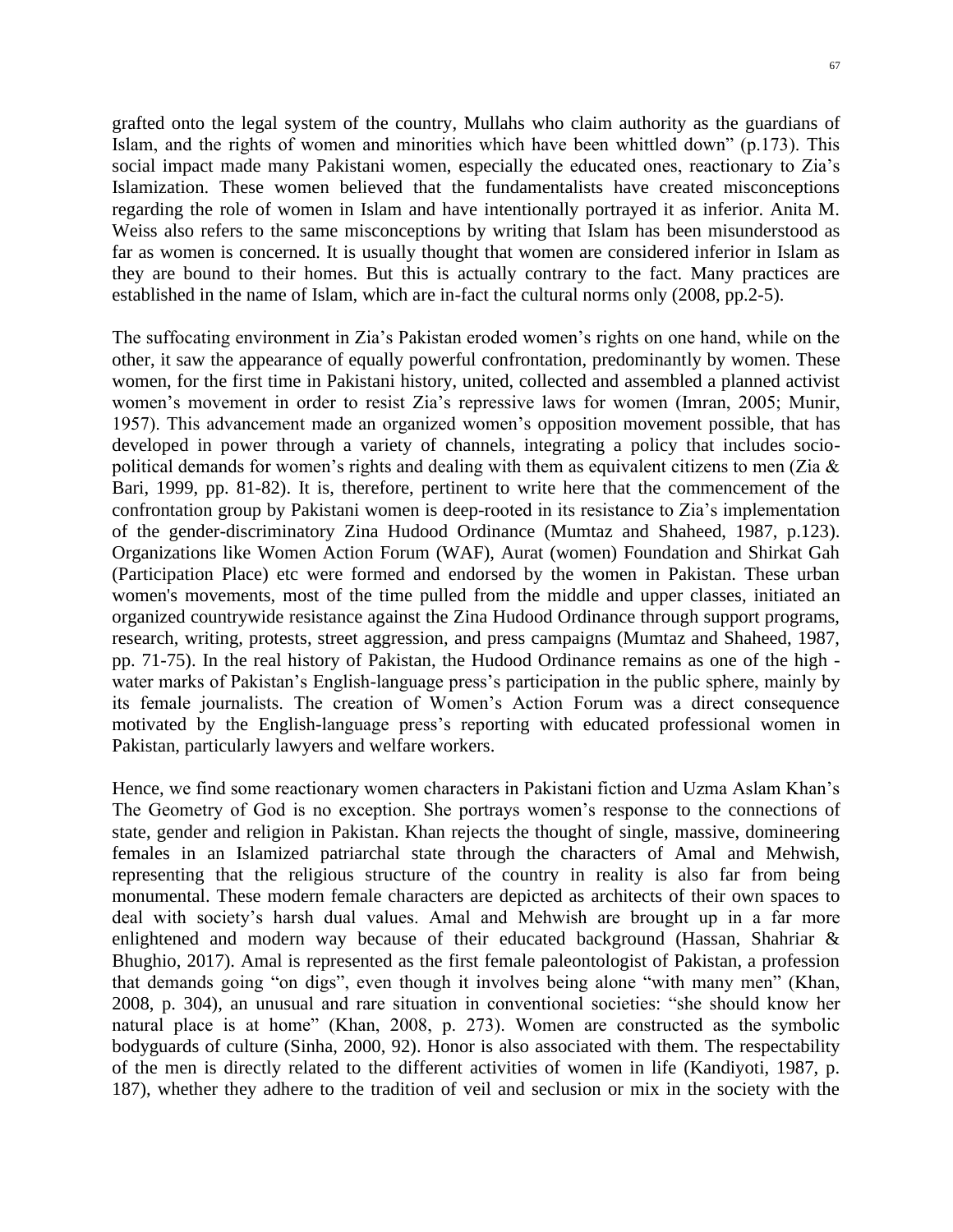advancement of status, will build the position of men in society. It depends on the values of society and can vary from society to society.

Amal, being a woman of one such patriarchal society, goes through the same oppression and expectations. Her parents want her to lead a life of a traditional woman. However, with the training and support of her grandfather, she manages to stand against these traditions (Hassan, Shahriar & Bhughio, 2017)). Amal's assertive nature resists her parents and achieves empowerment. In the beginning of the novel, Amal is only eight years old and she is in her midtwenties, a grown up as we turn over the last page. With the General's arrival in the country, fossil hunting has become a perilous hobby however Amal is inflexible enough to support her grandfather in his adventures since early age. She hates those men who think that women are not fit for the field work or they should be restricted to their homes (Khan, 2008, p. 191). She wants a career in the field of fossil hunting and needs a supportive husband; therefore, she decides to marry Omar, against her parents' wishes. Omar is a "lifelong friend", a man she loves, and a person who "is not a fundamentalist" (Khan, 2008, p. 231). She knows that after marrying him, there will be no restrictions on her going for the dig. In her professional life after marriage, she rebels against conventional social standards and the repressive rules of Islamization in Pakistan that are frequently understood as specially aiming at the women of Pakistan. After they get married, Omar, Amal's husband, prefers not to pay heed to his mother's objections about Amal's work on digs alone that indicates the prospective future for Pakistani women to create space of their own choices (Khan,2008, p. 317). Omar's mother reflects the stereotypical mindset of the patriarchal society that believes women are, "the "true essence" of national and cultural identity…as a signifier of tradition" (Kandiyoti, 1987, p. 222).

Mehwish, in spite of her blindness, dismisses the fundamental and politicized theology started by Zia ul Haq through her revolutionary use of language. Her poetic language is the "semiotic", a surfacing of the maternal body in writing, uncontrolled by the paternal symbols (Kristeva, 1989). She overcomes her weakness through the intelligent use of language. Her lack of knowledge allows her to convey views about sex, love, religion and censorship that would otherwise stay unspeakable in Pakistan's traditionalist and Islamized society. She, like her Nana Zahoor idealizes the time when "faith meant devotion to multiple pleasures--mathematics, poetry, music, anatomy, calligraphy..." (Khan, 2008, p. 27). Heteroglossia and the subversive use of language play a key role in her character. Her inoffensive yet revolutionary choice of words allows her and her listeners to identify the underlying meanings of words in the context of revered and worldly views. Mehwish's character represents the societal role of Pakistani women which was altered due to the political change, social transformation and legislation during Zia's regime. This shift in the women's role is significantly reflected in the literature produced by women writers. Both Amal and Mehwish affirm their bodily independence as well as symbolize the survival of enlightened societal spaces in Pakistani conventional society where females cannot only be viewed as ontologically defined by one trait, patriarchal religion. Women like Amal and Mehwish, though bear the brunt, but find the resilience to bridge the gap between faith and love (Hosseini, 2007; Aslam, 2008).

### **CONCLUSION**

After conducting the research on Uzma Aslam Khan's seminal work The Geometry of God and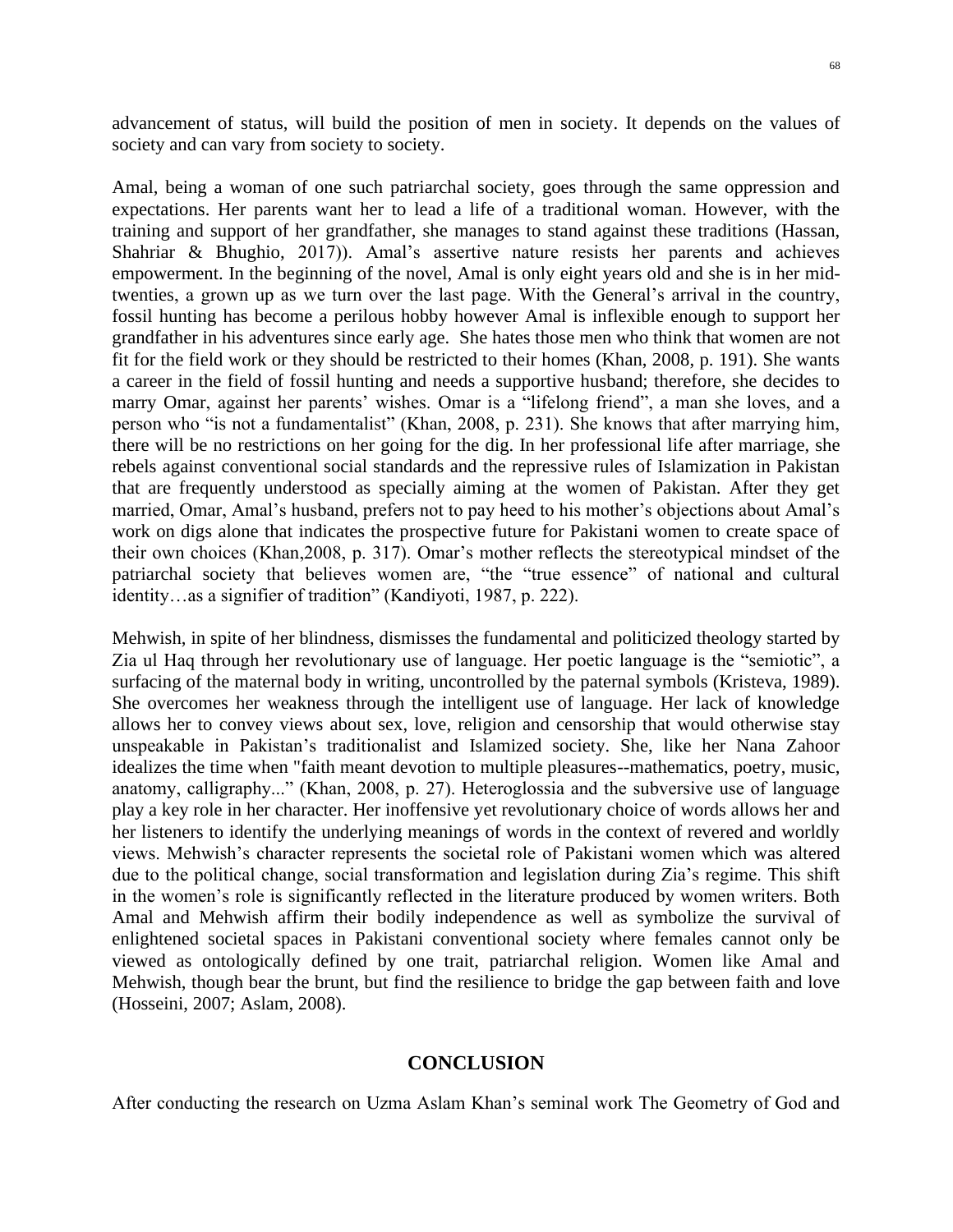69

discussing the institutionalization of Nizam-e-Mustafa through the implementation of the Islamic Laws like Hudood Ordinance and Law of Evidence, the study reveals the strict legislation regarding women of Pakistan and its implementation which directly targeted women. It also shows that Amal and Mehwish are presented in the novel as the reflection of Pakistani women of those times. These characters represent how women were restricted to house hold, but how these educated women showed resistance and dealt with those restrictions. This provides us with the female's perspective of the Zia's world.

### **FUTURE RECOMMENDATIONS**

In future a study may be conducted, based on the comparison and contrast between the characters who stood against the restricting forces and those who subdued to these forces. Also, the women fiction based on Zia's Islamization only convey the women's perspective on those times. A study on male's perspective towards Zia' s Islamization may also be considered.

#### **REFERENECS**

Aslam, N. (2008). *The wasted vigil*. London: Fabe.

- Arif, K. M. (1995). *Working with Zia: Pakistan's power politics, 1977-1988*. USA: Oxford University Press.
- Butler, J. (1993). *Bodies that matter*: *on the discursive limits of sex*. New York & London: Routledge.
- (1990) "Gender Trouble: Feminism and the Subversion of Identity". London: Routledge. Chawla, M.I. (2015). Islamization in Pakistan: An overview, JRSP 52(1), 265-281, retrieved from [http://pu.edu.pk/images/journal/history/PDF-FILES/16-](http://pu.edu.pk/images/journal/history/PDF-FILES/16-%20PC%20M%20Iqbl_Chawla_52-1-15.pdf) PC M Iqbl\_Chawla\_52-1- [15.pdf](http://pu.edu.pk/images/journal/history/PDF-FILES/16-%20PC%20M%20Iqbl_Chawla_52-1-15.pdf)
- Cilano, C. (2013). *Contemporary Pakistani fiction in English: Idea, nation, state*. London: Routledge.
- Clements, M. (2016). *Writing Islam from a South Asian Muslim perspective: Rushdie, Hamid, Aslam, Shamsie*. London: Springer.
- Connell, R. W. (2005). Change among the gatekeepers: Men, masculinities, and gender equality in the global arena. *Signs: Journal of Women in Culture and Society*, *30*(3), 1801-1825.
- Haqqani, H. (2010). *Pakistan: Between mosque and military*. Carnegie endowment.
- Zia, Shahla and and Farzana Bari. (1999). Women's Political Participation in Pakistan. Unpublished report. Islamabad, Pakistan
- Hosseini, Khaled. (2007) *A Thousand Splendid Suns*. London: Bloomsbury.
- Hyman, A, Ghayur, M, Kaushik, N (1989), Pakistan Zia and After, India: Abhinev publications
- Imran, R. (2005). Legal injustices: The Zina Hudood Ordinance of Pakistan and its implications for women. *Journal of International Women's Studies*, *7*(2), 78-100.
- Jaffrelot, C. (2015), *The Pakistan paradox: Instability and resilience*. India: Random House.
- Jalal, A. (2007). *Self and sovereignty: Individual and community in South Asian Islam since 1850*. London: Routledge.
- Jalal, A. (2014). *The struggle for Pakistan*. Harvard University Press. John,W. (2008), Pakistan the struggle within, UK: Pearson Longman.
- Kandiyoti, D. A., & Kandiyoti, D.(1987) Emancipated but unliberated? Reflections on the Turkish case. *Feminist studies*, *13*(2), 317-338.
- Kanwal, L.(2015), Zia, Islam and Politics of Legitimacy, AL-ADWA. No. 39, 30- 43
- Kennedy, C. (1996), Islamization of Laws and Economy: Case Studies on Pakistan, Islamabad: Institute of Policy Studies.
- Khan, N. S., Saigol, R., & Zia, A. S. (Eds.). (1994). *Locating the self: perspectives on women and multiple identities* (Vol. 1). APSR Publications
- Khan, Shahnaz. Zina. (2006). *Transformational feminism and the moral regulation of Pakistani*